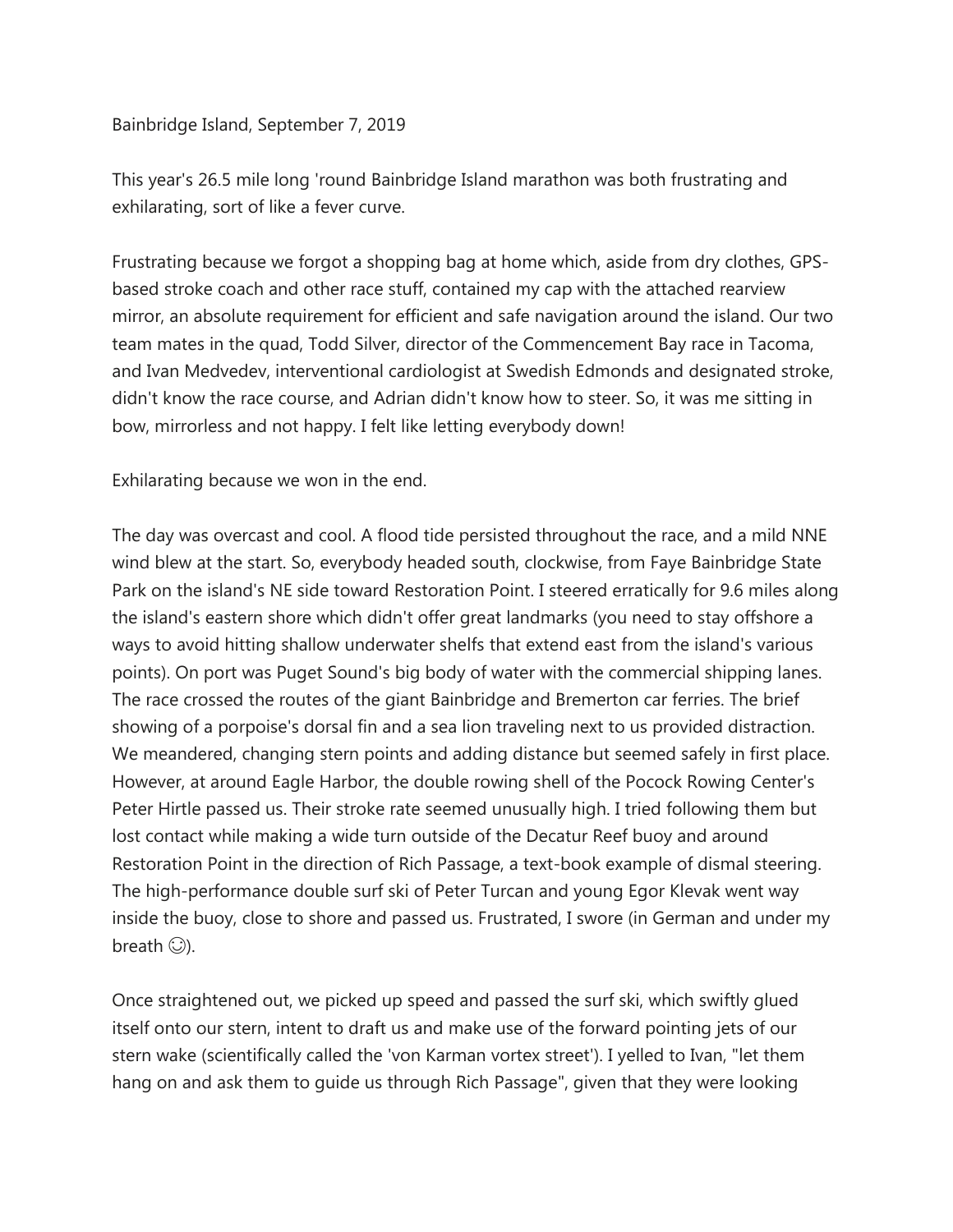forward. That's what they did. While hanging on to us, they gave directional guidance: "5 degrees port", "even", "10 degrees port", "even" 5 degrees starboard"...etc., truly symbiotically. That way we rode optimal flood currents and cheated our way through the >5 mile long, winding Rich Passage.

Exiting the Passage, I made another bad (but safe) turn outside the Point White dolphin into the Port Orchard stretch. The area has big rocks close to the water's surface, recognizable only by unusual wave patterns. The surf ski weaved by us on the dolphin's inside and then drafted the Hirtle double which wasn't far ahead. From here I knew it was a straight 5.6 mile shot north to Battle Point, so I picked a stern point on the Kitsap shore, and we started swinging. Within minutes, already by the long Point White pier, we caught up with and then passed the two doubles. Adrian, in # 2 seat, provided a second-by-second account of the pursuit, "I can see them ahead, 100 yards, 50 yards, 20 yards, we got them, yay!" The surf ski switched back to our stern while the Hirtle double seemed spent and fell back. Again we pulled the surf ski along, using them for course corrections until about a mile before Battle Point, which I could see by then with Adrian's help. At this point Peter/Egor skipped a couple of strokes while shoving mouth pieces of their hydration systems into their respective mouths. They fell back. Seeing this, Ivan raised the stroke rate up from the steady 27, and we shot off. The surf ski lost touch with the quad's vortex street and could not catch up.

Once around Battle Point, we had a straight 4.3 mile long, offshore shot to the entrance of Agate Passage against a weakening flood tide. Absent the rearview mirror, I didn't bother dodging the tide and chose Battle Point as stern mark. Then Fortune smiled: we managed steering safely into the Passage's marginal currents by staying close to the Bainbridge coast, heading between the east pillar of the bridge, that connects Bainbridge with the Kitsap Peninsula, and shore, flying past mooring buoys and moored boats, bumping over a series of power boat wakes, and then winding a tight turn around Agate Point -- sheer luck we didn't hit anything. At the Point, a man cheered from shore as if to applaud our lucky navigation.

Once past Agate Point, Adrian made out Point Monroe, the northern-most tip of Bainbridge, helped getting me oriented in that general direction and finding a stern point on Kitsap. Unfortunately, we didn't account for drift from the increasing NNE breeze, and wound up rowing straight into a sailboat race involving dozens of little single-hand boats skippered by kids trying to turn around buoys. We impeded sailboats wholesale and, in turn, were